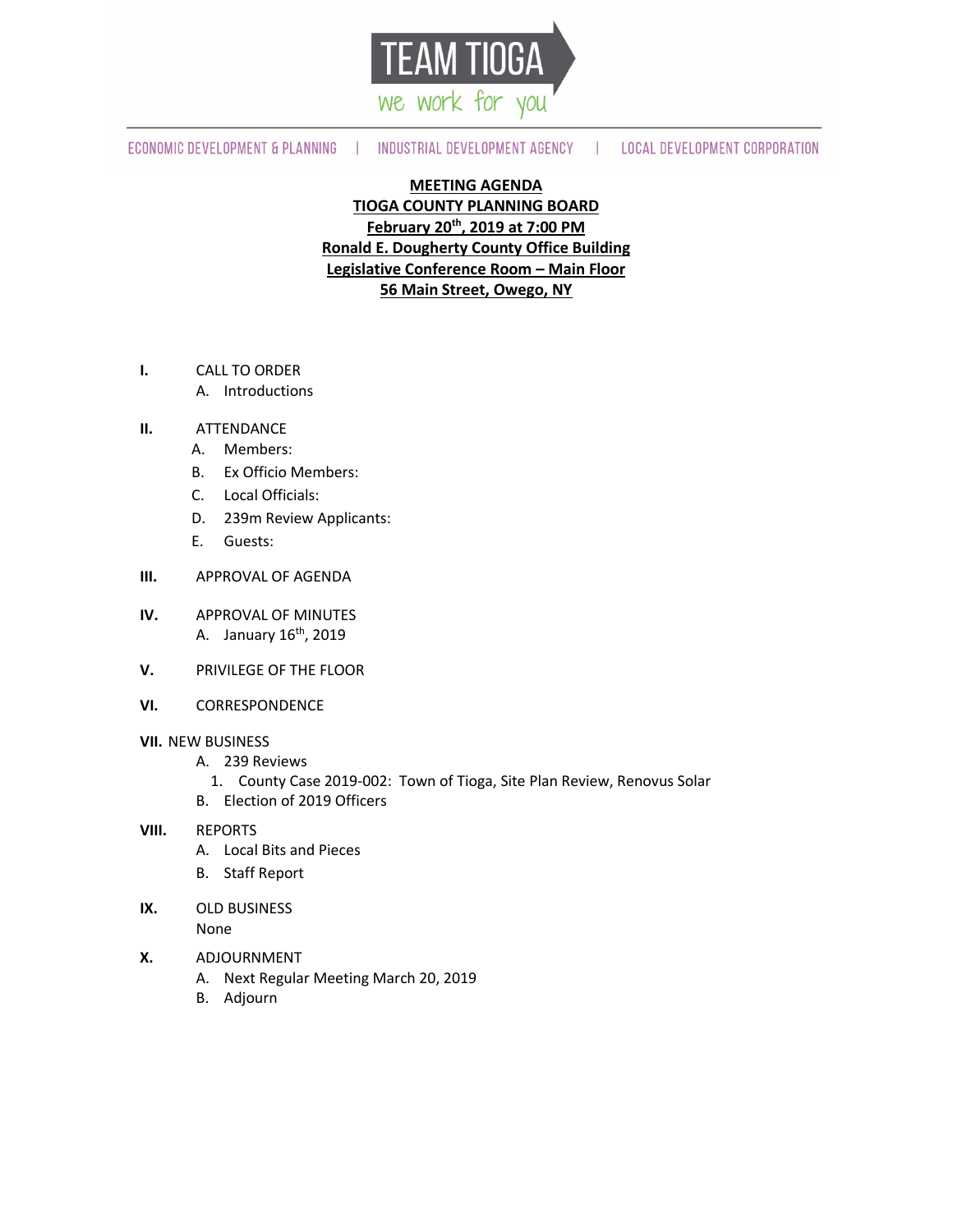

# **TIOGA COUNTY PLANNING BOARD MEETING MINUTES December 19th, 2018 Ronald E. Dougherty County Office Building Legislative Conference Room – Main Floor 56 Main Street, Owego, NY 7:00 PM**

### **I. CALL TO ORDER AND INTRODUCTIONS**

• Chairman D. Chrzanowski called the meeting to order at 7:00 PM.

# **II. ATTENDANCE**

A. Planning Board Members:

**Present:** Doug Chrzanowski, Grady Updyke, Mike Reynolds, John Current, Rawley Filbin, Pam Moore, Art Cacciola, Chelsea Robertson

**Excused:** Tim Pollard, Georgeanne Eckley

**Absent:** Sarah Titus

- B. Ex Officio Members:
- C. Local Officials:
- D. 239m Review: Meghaan and Jorge Velasco, Ed Valentine (neighbor)
- E. Guests:
- F. Staff: Elaine Jardine

### **III. APPROVAL OF AGENDA**

• Approval of agenda.

J. Current/P. Moore/Carried None Opposed No Abstentions

# **IV.** APPROVAL OF MINUTES

• Approval of December 19, 2018 minutes with correction on next meeting date.

J. Current/M. Reynolds/Carried None Opposed No Abstentions

# **V.** PRIVILEGE OF THE FLOOR

- None heard.
- **VI.** CORRESPONDENCE
	- Folder passed.
- VII. NEW BUSINESS
	- **A. 239 Reviews**
		- **1. County Case 2019-001: Village of Owego, Rezoning, MJ's Bar and Restaurant**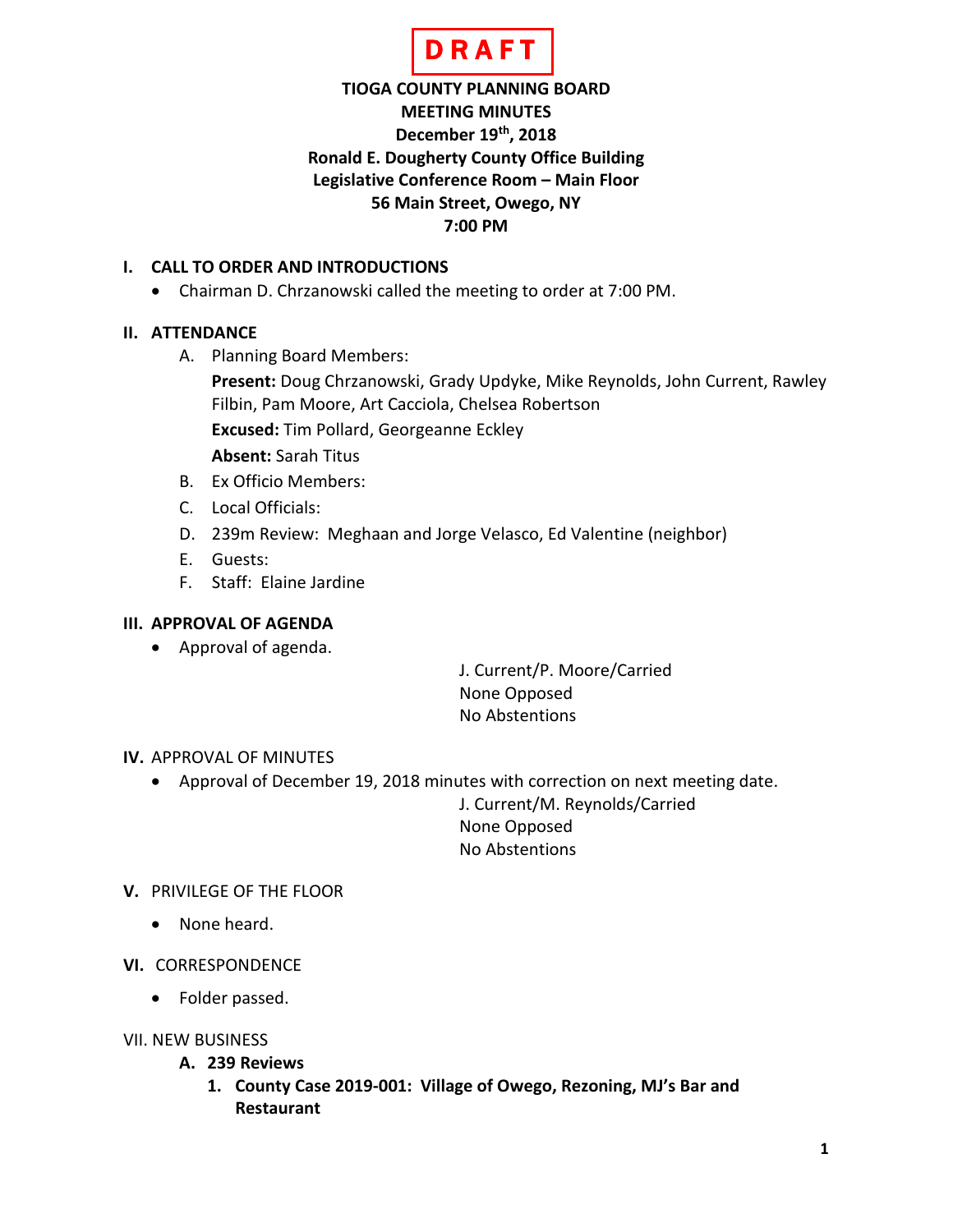

The applicant is requesting to rezone said property from Residential 2 (R2) to Business (B) to construct a parking lot for their business next door at 596 Fifth Avenue, MJ's Bar and Restaurant. The purpose for the rezone and additional parking is solely to provide more parking for the restaurant, based on complaints from customers regarding the lack of parking. This action would allow this successful small business to operate at a fuller capacity.

The applicant will have to come back through the approval process for site plan review before constructing the additional parking lot.

Staff recommends approval of the rezoning.

**Q. E. Jardine** – Have you purchased this adjacent parcel? **A. M. Velasco** – Yes, two months ago.

Discussion ensued regarding E. Valentine's adjacent properties, and the fact that he will pursue getting his two adjoining properties merged into one. This will preclude future structural development on his vacant property that is in the floodplain, and assure that as long as he owns the property, there will be no opposition to the MJ's Bar and Restaurant business and no request to rezone to something other than Residential.

**Motion to recommend approval of the rezoning:**

|            | D. Chrzanowski/C. Robertson/ Carried |
|------------|--------------------------------------|
| <b>Yes</b> | я                                    |
| Nο         | ŋ                                    |
| Abstention | ŋ                                    |

#### **VIII. REPORTS**

#### **A. Local Bits and Pieces**

- 1. Town of Candor A. Cacciola
	- Dollar General next to the Town Hall opened and finally has electric power provided by NYSEG.
	- Former Code Enforcement Officer retired last December. The Town Board has replaced him with a part-time CEO. E. Jardine has learned since this meeting that the new CEO is Martin Jerzak. His is also CEO for the Village of Nichols.

#### **2. Town of Nichols** – P. Moore

- No report.
- **3. Town of Berkshire** T. Pollard
	- Not in attendance.
- **4. Town of Tioga –** D. Chrzanowski
	- No report.
- **5. Village of Waverly –** R. Filbin
	- No report.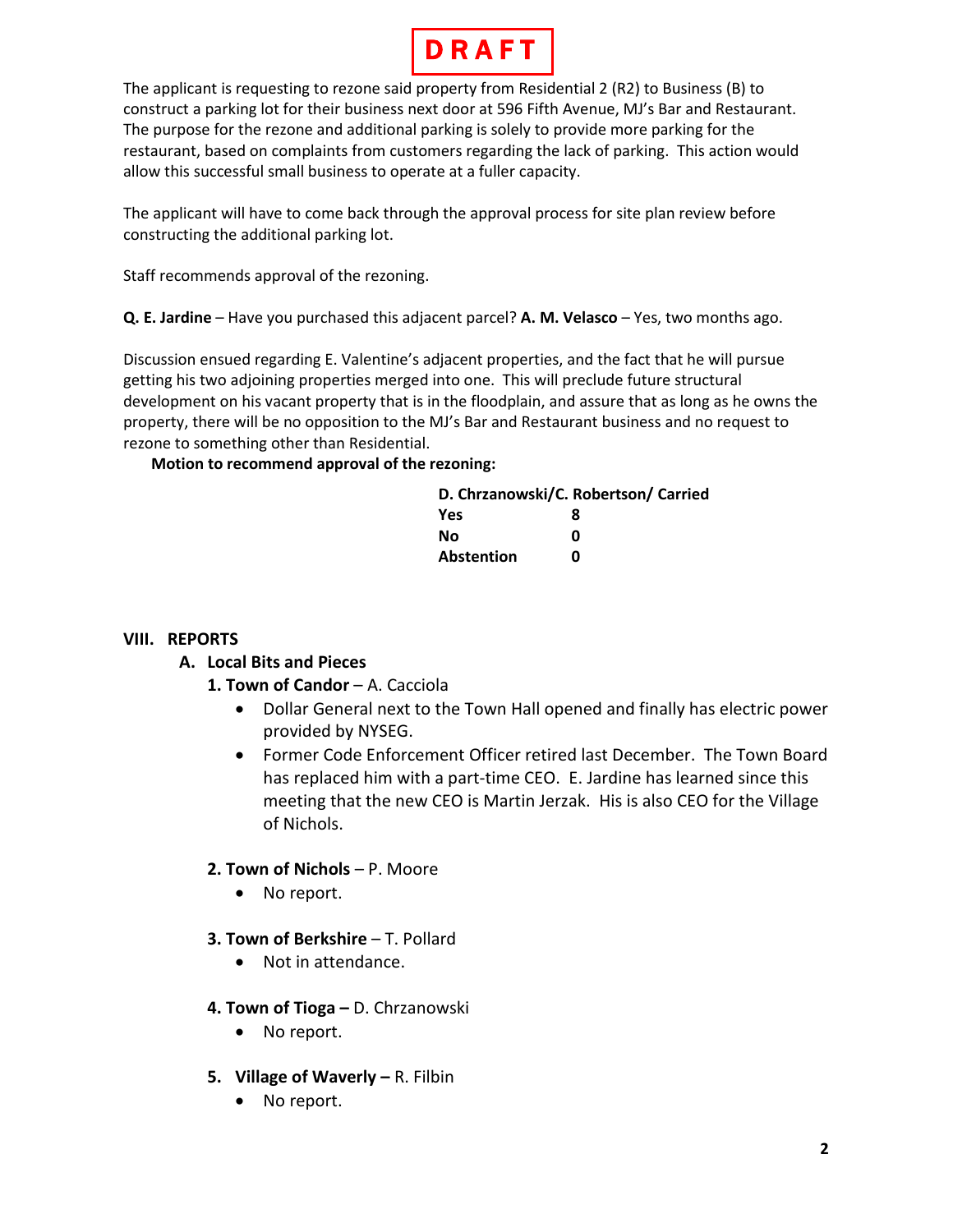

- **6. Village of Owego** G. Eckley
	- Not in attendance.

# **7. Town of Newark Valley** – S. Titus

• Not in attendance.

# **8. Village of Newark Valley –** M. Reynolds

- Board of Trustees is looking to change the speed limit on Whig Street in front of the Middle School.
- Long-time Village Clerk retired, but the Village as covered this well by instituting employee succession. Pam Benthin, former Deputy Clerk, is now Clerk.

# **9. Town of Owego** – J. Current

• No report.

# **10. Town of Barton** – G. Updyke

- No report.
- **11. Town of Richford** vacant
- **12. Spencer** vacant

**B. Staff Report:** E. Jardine announced the upcoming Preservation League of NYS grant workshops. She will email the announcement to TCPB members.

# **IX. OLD BUSINESS**

A. None.

# **X. ADJOURNMENT**

- A. Next Meeting February 20<sup>th</sup>, 2019 @ 7:00 PM in the Legislature Conference Room.
- B. Motion made to adjourn at 7:45 PM. D. Chrzanowski/J. Current/Carried.

Respectfully submitted,

Elaine Jardine, Tioga County Planning Director Economic Development and Planning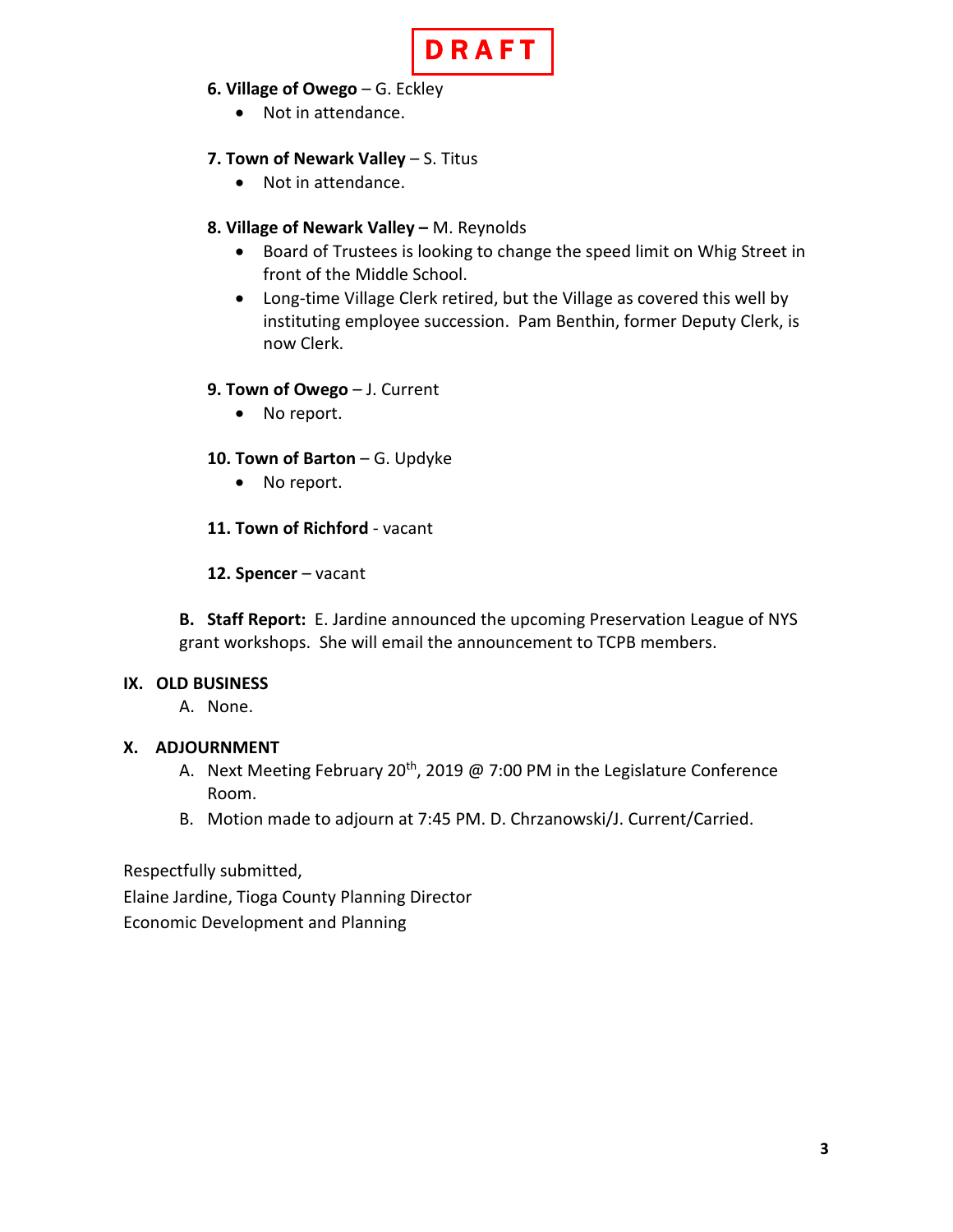# **Municipal Projects/Plans:**

- Village of Spencer Researching other local foundations' funding cycles for baseball grandstand historic restoration.
- Village of Waverly Continue to work on the Comprehensive Plan with the Planning Board.
- Village of Owego Assisting the Evergreen Cemetery Committee with a PLNYS Preserve NY grant to fund a Cultural Landscape Report. The deadline is March 25.

### **GML §239 l & m Planning and Zoning Reviews**

• County Case 2019-001: Village of Owego, Rezoning, MJ's Bar and Restaurant. – Applicant requests rezoning of parcel adjacent to the west from Residential 2 to Business for a future parking lot. Staff recommended approval, and the TCPB unanimously carried the vote.

# **Other Activities:**

- Hazard Mitigation Plan Update The consultant, Tetratech, has wrapped up outstanding items and has submitted the Draft Plan for review by NYS DHSES and FEMA. Agencies review is expected to take at least 45 days.
- Agricultural District Annual Inclusions Two valid requests for inclusion totaling 122 acres have been received from the towns of Newark Valley and Tioga. A public hearing needs to scheduled.
- Tourism Strategic Plan An Action Plan has been created and a scorecard started to track progress on the operational plan.
- Engelbert Organic Farm has requested the county and CCE to assist them with a Purchase for Development Rights application to NYS Ag & Markets. A team of representatives from EDP, CCE, SWCD and Finger Lakes Land Trust is being assembled to fulfill this request.
- Participating in the newly formed Local Foundations Network.
- Forming a Tioga County Complete Count Committee to conduct an awareness campaign for the April 1, 2020 decennial Census Day.

# **Resolutions:**

B05 – Set Public Hearing for 2019 Annual Agricultural District Inclusions